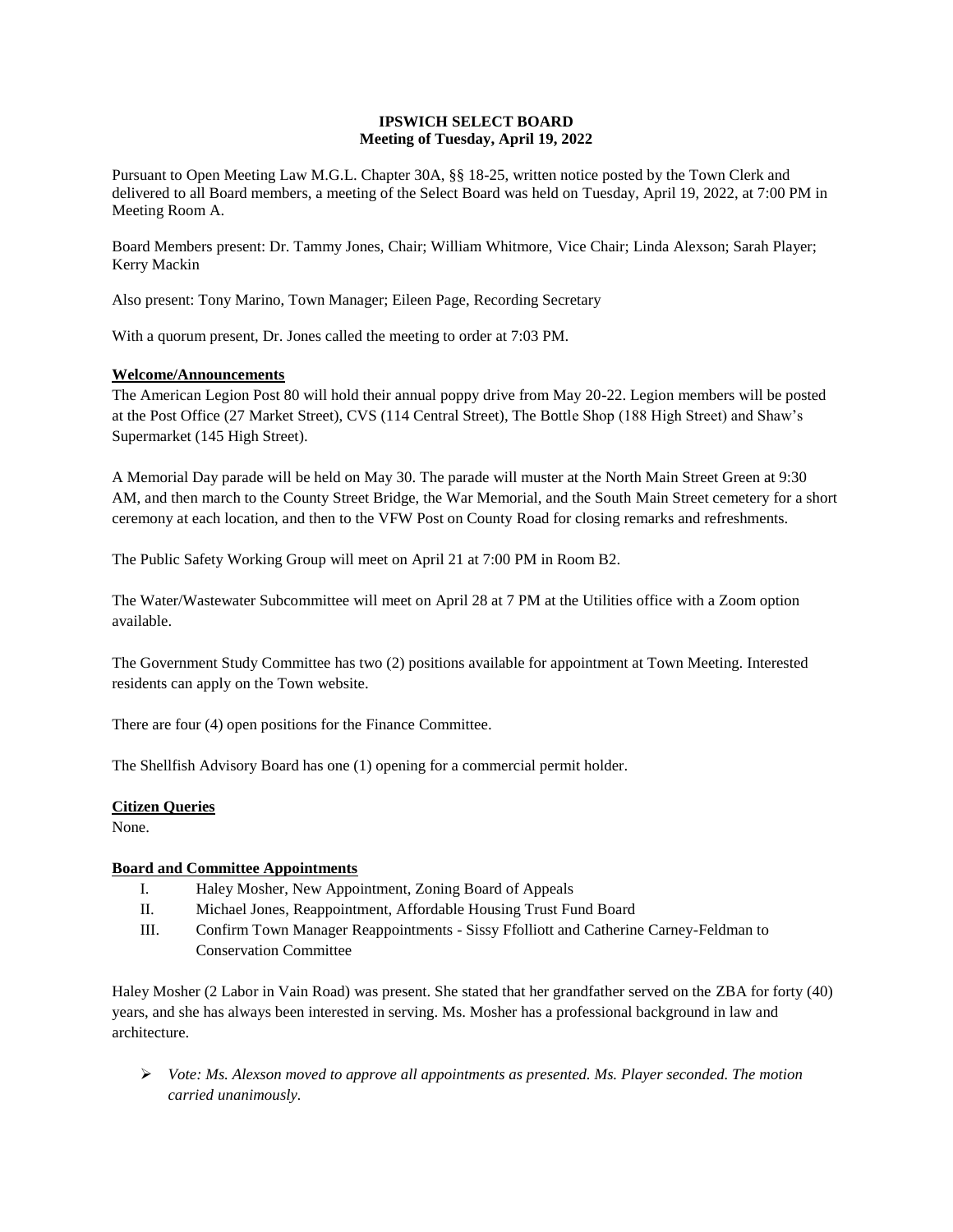# **Subordination of Mortgage, 34 Linebrook Road**

Ethan Parsons (Director of Planning & Development) stated that in 2013, the Affordable Housing Trust Fund Board (AHTF) issued a ten (10) year forgivable, 0% interest loan to a low-income homeowner in the amount of \$27,000. The homeowner is now seeking to refinance her home. Mr. Parsons noted that if the homeowner was cashing out the Town would receive that loan back.

Ms. Alexson asked if the property was on the Subsidized Housing Inventory (SHI). Mr. Parsons responded that it was not, as the AHTF grants mortgages for rehabilitation and first-time homebuyers to individuals, not on a property. In order to qualify for the loans, individuals must be income eligible and have less than \$75,000 in assets. So long as an individual remains on the property for ten (10) years, the loan is forgiven.

➢ *Vote: Ms. Alexson moved to approve the motion as written and included in the packet. Ms. Player seconded. The motion carried unanimously.*

# **Pavilion Beach Resident Only Access Reconsideration**

Last year, the Town restricted parking at Pavilion Beach to Ipswich residents on holidays and weekends.

Ms. Alexson asked if the police have the funding to enforce resident-only parking. Police Chief Paul Nikas responded that there is not earmarked funding set aside for beach parking enforcement, but the beach is a regular part of cruiser route rotation. Non-resident mooring owners at the beach were issued letters to display on their dashboard so as to utilize the lot when accessing their boats.

Dr. Jones noted that the beach will continue to be open to the public, with only parking being restricted to Ipswich residents.

➢ *Vote: Ms. Alexson moved to continue Pavilion Beach parking restrictions to residents on weekends and holidays from Memorial Day Weekend 2022 through Labor Day Weekend 2022. Ms. Player seconded. The motion carried unanimously.*

### **Set/Vote Ballot Questions for May 17, 2022 Election**

The ballot questions are:

- 1. Moderator one year term, vote for one
	- a. Thomas R. Murphy, 15 Meadowview Lane, Candidate for Re-Election
- 2. Select Board three-year term, vote for two
	- a. Tammy Jones, 1 Seaview Road, Candidate for Re-Election
	- b. Kerry L. Mackin, 76 Little Neck Road, Candidate for Re-Election
- 3. School Committee three-year term, vote for two
	- a. Jennifer K. Donahue, 12 High Street
	- b. Dianna M. Freehan, 12 Spillers Lane
- 4. Question 1: Shall the Town vote, in accordance with Part I, Chapter 25, §1 of the Town's General Bylaws, to approve the borrowing of \$6,000,000 to pay costs of surveying, designing, permitting and constructing improvements to the aeration system at the Wastewater Treatment Plant, including the payment of costs incidental or related thereto, that was authorized by a vote of the Town under Article 14 of the Warrant at the Town Meeting held on May 10, 2022? (Yes/No)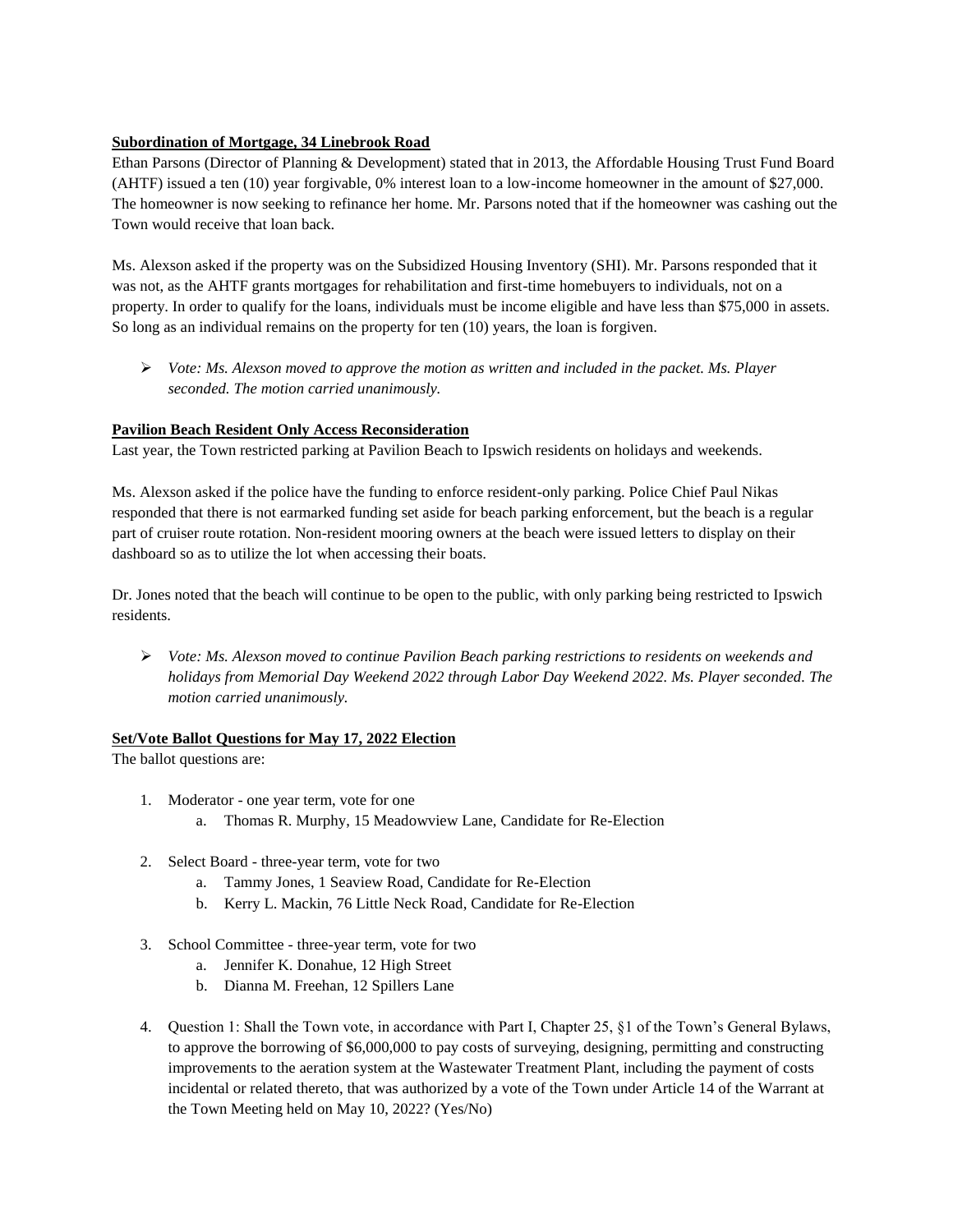5. Question 2: Shall the Town of Ipswich be allowed to assess an additional \$1,800,000 in real estate and personal property taxes for the purposes of funding the School Department for the fiscal year beginning July 1, 2022? (Yes/No)

Ms. Alexson asked if the \$1.8 million referenced in Question 2 was designated for only one fiscal year, as she felt that the language indicated it would only apply for one year. Mr. Marino responded that the monies will be available on an ongoing basis, and that Town Counsel had approved the wording.

➢ *Vote: Mr. Whitmore moved to approve the ballot questions as presented. Ms. Player seconded. The motion carried unanimously.*

**Temporary Sunday Opening of Recreational Flat for Recreational Permit Holders Until September 30, 2022** Chief Nikas proposed opening Richards Ground for recreational clamming on Sundays from May 1, 2022 through September 30, 2022. All other clamming flats are closed on Sundays, but it has previously been decided to allow recreational clamming on an annual basis.

Ms. Player asked if anyone would be monitoring the health of the flat. Chief Nikas responded that a part-time Shellfish Constable is available on Sundays to ensure diggers are confined to designated areas.

➢ *Vote: Ms. Alexson moved to approve opening Richards Ground for recreational clamming on Sundays from May 1, 2022 through September 30, 2022. Mr. Whitmore seconded. The motion carried unanimously.*

# **Consent Agenda**

- I. One Day Wine and Malt License Applications
	- a. Kathryn Garry for Old Planters Brewing Co. for Appleton Farms Fathers' Day Bluegrass BBQ Events on June 18 and 19, 2022
	- b. Kathryn Garry for Old Planters Brewing Co. for Appleton Farms Farmhouse Pizza Events on July 2, 9, 16, 23, 30; August 6, 13, 20, 27; September 3, 10, 17, 24; and October 1, 8, 15, 22, 29, 2022
	- c. Alanna Burke for Trustees of Reservations for Summer Solstice Party at Appleton Carriage House, 221 County Road, on June 25, 2022
- II. Application for Total Street Blocking
	- a. Meredith Stendahl requests blocking the lower half of Congress Street #1 to #5 from 3 PM to 8 PM for a block party on Saturday, June 25, 2022

Ms. Alexson asked if additional wine and malt permits would be necessary if an event were to be rescheduled due to weather. Chief Nikas responded that the applicant would need to reapply for the new date.

### **Town Manager Report**

The FinCom book for Annual Town Meeting has been completed. It will be sent to the printer this week, and mailed to households next weekend.

Ukrainian flags will be flown between the columns at the front door of Town Hall, downtown, and at the Visitor Center.

The Outdoor Entertainment Working Group will meet on April 25 at 6:30 PM.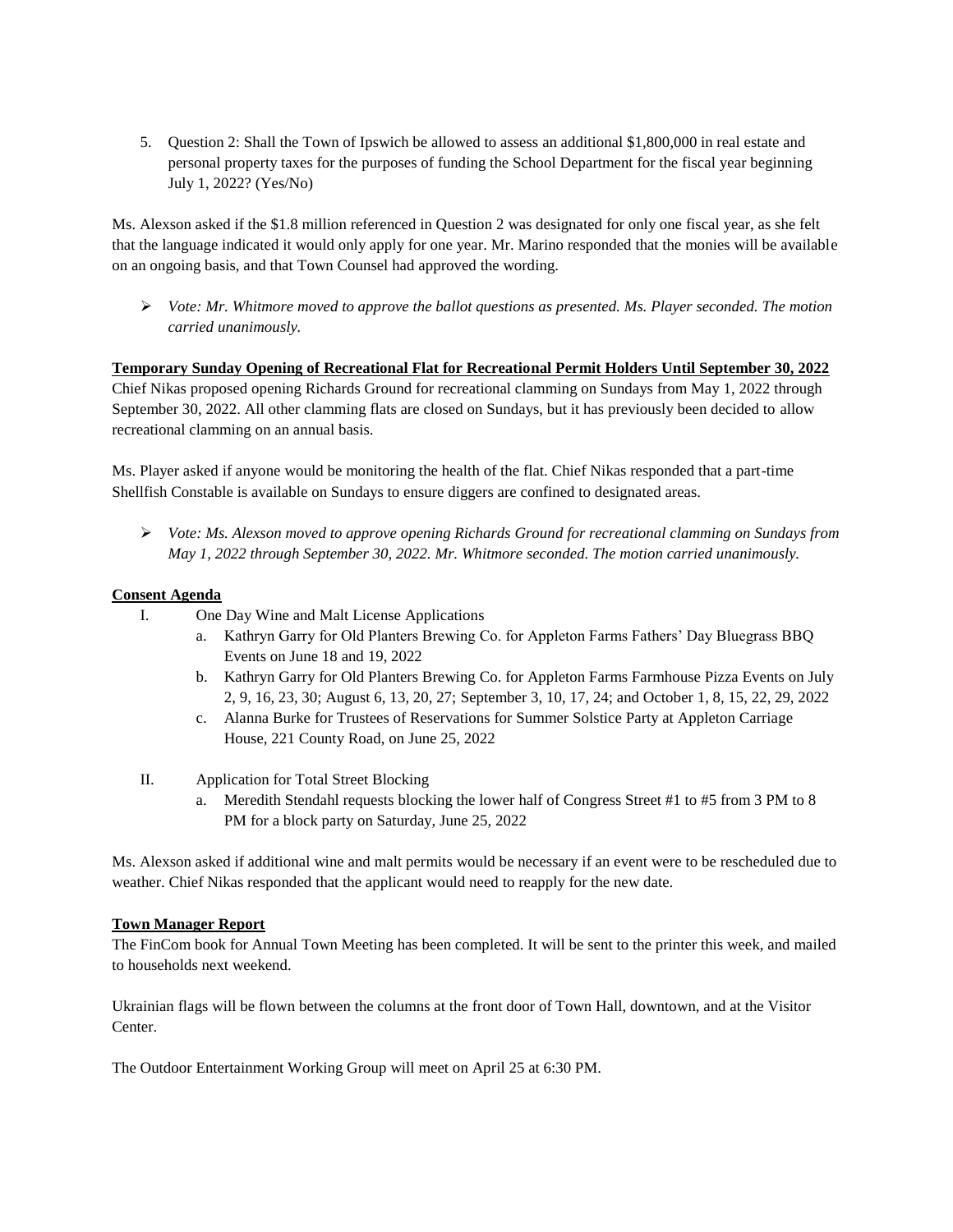Four (4) bids for designers of the Public Safety Building have been received. Interviews for all will be held on May 5.

Town Meeting will be held on May 10 at 7 PM in the lower gym of the middle/high school.

### **Select Board Member Subcommittee Update**

The Public Safety Facility Reuse Committee will meet on April 21 at 8 PM.

The Veterans Board renewed the Director's contract for an additional three (3) years.

The Shellfish Advisory Board met on April 5 and had a discussion regarding permit fees, but do not have any recommendations at this time. They also discussed setting up a gift account similar to that of the police and fire departments. When a donation is made, the Commissioners will approve, and the money will be deposited for equipment purchases and bounty programs. Ms. Alexson also brought up the idea of posting a sign at Pavilion regarding the status of the clam flats. Eagle Hill and Town Wharf currently have similar signs.

The Electric Subcommittee will attend the May 2 Select Board meeting to present their FY23 budget.

The AHTF Board heard a presentation from Harborlight on potential sites in town for affordable housing. Action Inc. requested \$20,000 from the Board for their rent assistance program. The Housing Partnership has also written a letter requested the removal of an article brought forward at Town Meeting as it does not include language that restricts land to affordable housing use.

The Cycle Safe Task Force is compiling final recommendations for safety improvements at Lord Square. Grant money is available for improvements to the area.

### **Temporary Outdoor Entertainment License Request from Hellenic Center, 117 County Road**

Pending the finalization of an Outdoor Entertainment Policy, venues must submit requests for temporary outdoor entertainment licenses to the Board. The Hellenic Center submitted an application for live music from 1 PM to 11 PM on Sundays, and 8 AM to 11 PM Monday through Saturday.

Bill Massos (43 Boxford Road, representing the Hellenic Center) stated that the Hellenic Center has been holding outdoor music for fifty (50) years, and four (4) individuals are now complaining about the noise. He stated that on one occasion, the Hellenic Center was closed at the time of the complaint.

Mr. Marino asked how many tent weddings are scheduled for summer 2022. Mr. Massos responded that six (6) are currently scheduled.

Mr. Whitmore suggested putting a calendar on the website to let abutters know when outdoor weddings will be held, and the hours.

Dr. Jones reminded the Board that the permit will be in place either until the end of the season, or until a formal policy was finalized.

Chief Nikas reported that the site manager at the Hellenic Center has been very receptive to feedback and checking decibel levels.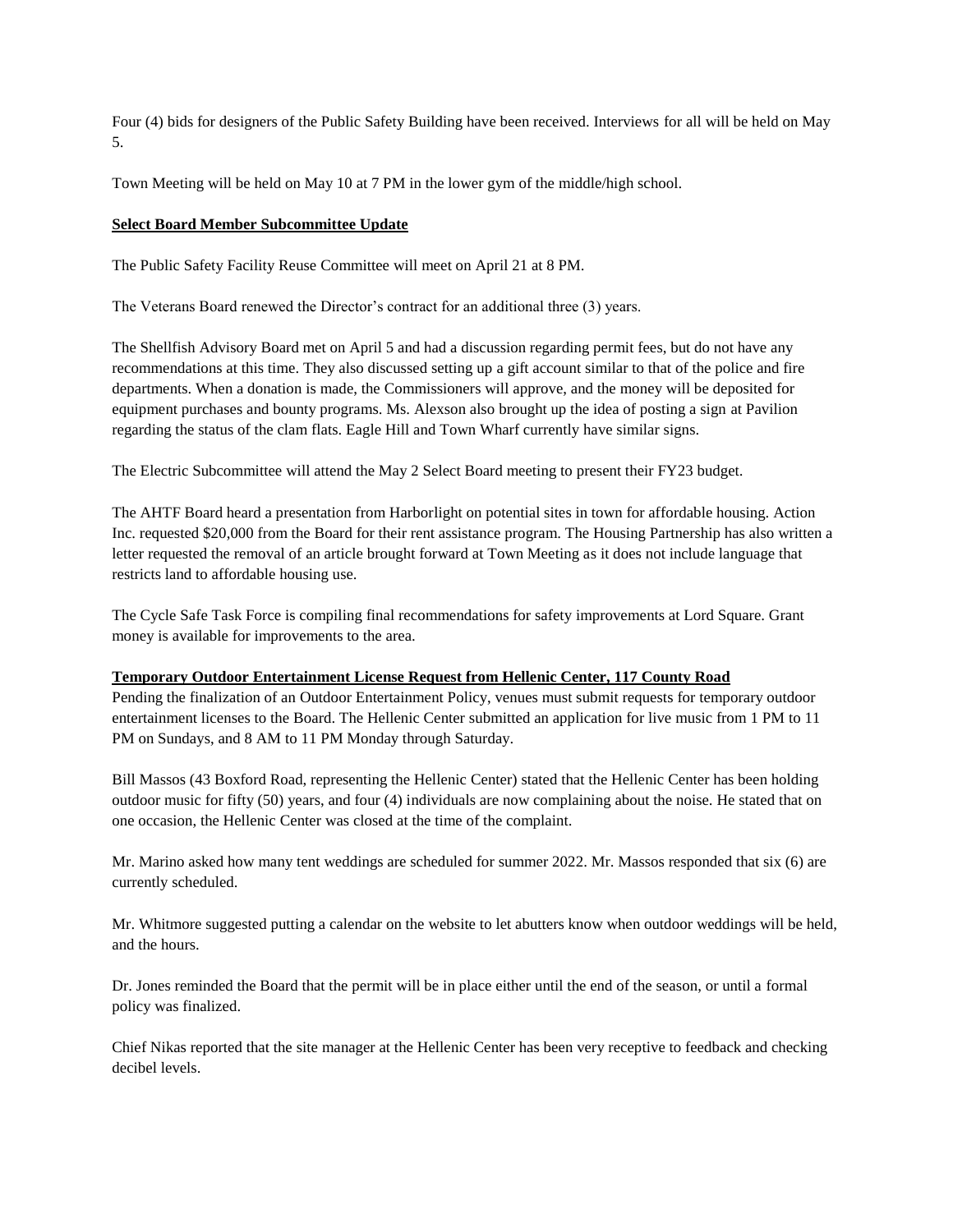Jackie Kronenberg (6 Essex Road) stated that based on the bylaw passed last year, outdoor entertainment at the Hellenic Center is "against the law." Mr. Marino responded that this was not true. Ms. Kronenberg stated that according to DEP regulations, a member of the Board of Health must be involved in any policy that impacts resident health, and stated that outdoor entertainment has an impact on her health.

Maureen Baker (14 Upper River Road) argued that by setting up a tent, the Hellenic Center is attempting to expand business. She stated that this was inconsiderate of neighbors.

Tim Driscoll (31 Upper River Road) asked what recourse would be in place if corrective action was needed until the policy was finalized. Dr. Jones responded that abutters should report excessive noise to the police, and if a pattern is detected, the Board will address it.

Brandon Boyd (9 Upper River Road) stated that while he did not call the police last summer, the noise from the Hellenic Center was excessive. He reported that he has lived on Upper River Road for twenty-two (22) years and the noise has never been so loud. He argued that if outdoor music was allowed as a COVID accommodation, but indoor gatherings are once again permitted, there is no reason to make outdoor music at the Hellenic Center a regular occurrence.

Brian O'Neill (25 Upper River Road) stated that he has lived on Upper River Road for thirteen (13) years and the sound is magnified by the river. He stated that the annual Greek Festival is typically not intrusive, but weddings have become louder. He has previously gone over to the venue to ask for music to be turned down.

Eileen Page (Danvers; former Masconomet Road resident) stated that she grew up on Masconomet Road and while music from the Hellenic Center was always distantly present, it did not become excessive until last year when weddings moved outside. She stated that while she is not against outdoor music, 11 PM seemed excessively late for outdoor entertainment, especially on weeknights.

Ms. Alexson stated that multiple emails have been received from Upper River Road residents. She asked what efforts could be made to mediate noise issues. Mr. Massos responded that the manager at the Hellenic Center has been trying to end outdoor music around 10-10:30 PM. He reported that the decibel reader is reading at 80 along the river.

Mr. Whitmore stated that he is not comfortable allowing outdoor music until 11 PM on weekdays and Sundays. He suggested allowing outdoor music and other amplifiers until 10 PM, unless otherwise specified in an event contract with the Hellenic Center prior to the date of this meeting.

Ms. Mackin stated that she is in support of decibel and time limits.

➢ *Vote: Mr. Whitmore moved to approve the permit under the conditions that unless a contract has been signed and agreed to prior to this meeting, no outdoor amplification will take place after 10 PM Sunday-Thursday, and will stop at 10:30 PM Friday and Saturday, and that the Hellenic Center will work with bands and DJs to keep the amplification reasonable. Ms. Player seconded. The motion carried unanimously.*

# **New Applications for Common Vic, Weekday and Sunday Entertainment Licenses, GCTH Mansion Club Beverage, LLC for The Mansion Club at Turner Hill and GCTH Clubhouse Grill Beverage, LLC for The Clubhouse Grill at Turner Hill**

The new owners of Turner Hill have retained AAM Management to coordinate their change of ownership processes. Frank Bento will be the new manager of Turner Hill.